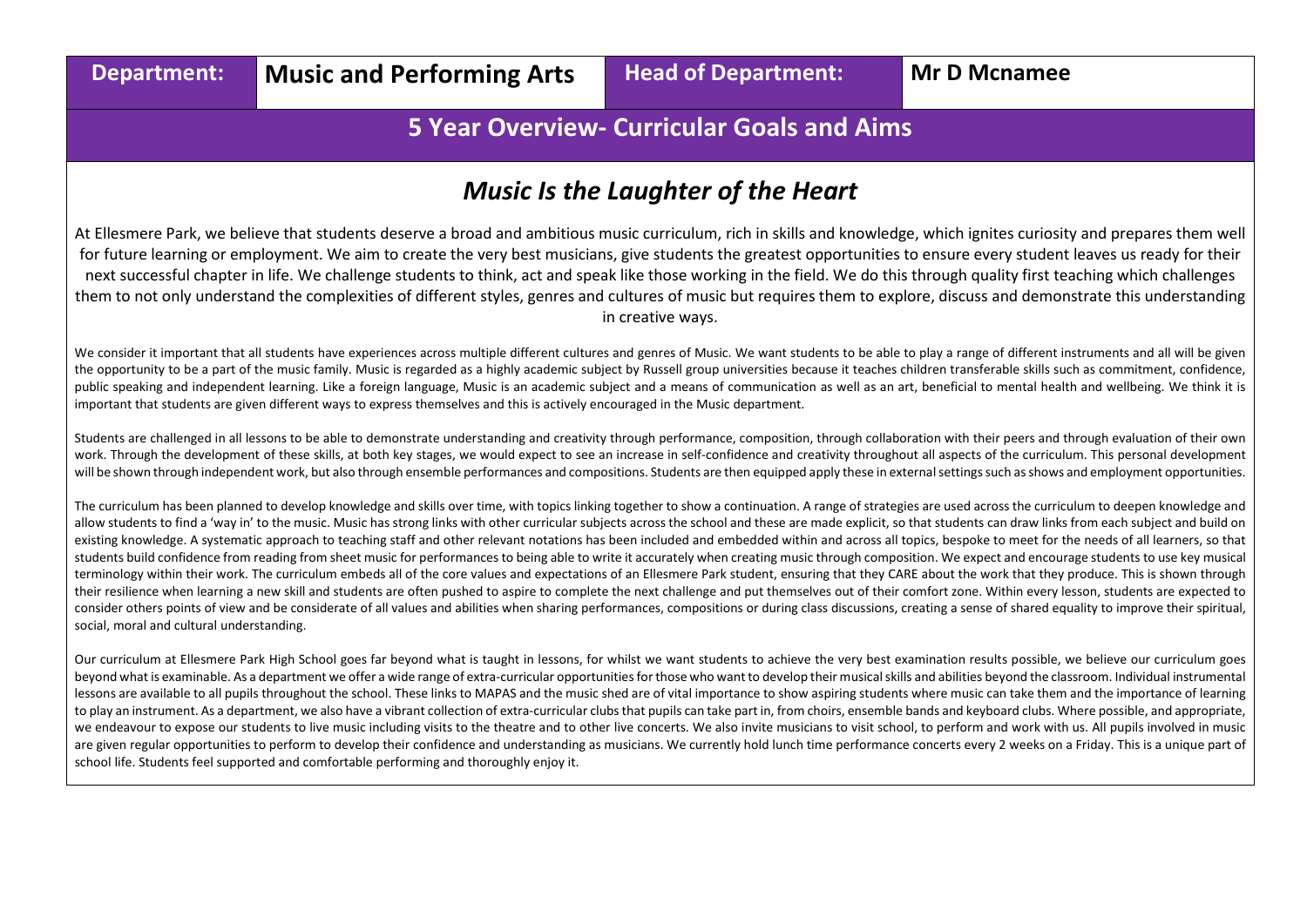| Autumn 1                                                                                                                                                                                                                                                                                                                                                                                                                                                                                                                                                                                                                                                                                                                                                                                                                                                                                                                                                                      | <b>Autumn 2</b>                                                                                                                                                                                                                                                                                                                                                                                                                                                                                                                                                                                                                                                                                                                                                                                                                                                                                                                                                                                                                                                                                                                                                                                                                                                                                                                                                                                                | Spring 1                                                                                                                                                                                                                                                                                                                                                                                                                                                                                                                                                                                                                                                                                                                                                                                                                                                                                                                                                                                                                                                                                                                                           | Spring 2<br>Summer 1                                                                                                                                                                                                                                                                                                                                                                                                                                                                                                                                                                                                                                                                                                                                                                                                                                                                                                                                                                                                                                                                                                                                                                                                                                                                                     |  | Summer 2                                                                                                                                                                                                                                                                                                                                                                                                                                                                                                                                                                                                                                                                                                                                                                                                                                                                                                                                                                              |
|-------------------------------------------------------------------------------------------------------------------------------------------------------------------------------------------------------------------------------------------------------------------------------------------------------------------------------------------------------------------------------------------------------------------------------------------------------------------------------------------------------------------------------------------------------------------------------------------------------------------------------------------------------------------------------------------------------------------------------------------------------------------------------------------------------------------------------------------------------------------------------------------------------------------------------------------------------------------------------|----------------------------------------------------------------------------------------------------------------------------------------------------------------------------------------------------------------------------------------------------------------------------------------------------------------------------------------------------------------------------------------------------------------------------------------------------------------------------------------------------------------------------------------------------------------------------------------------------------------------------------------------------------------------------------------------------------------------------------------------------------------------------------------------------------------------------------------------------------------------------------------------------------------------------------------------------------------------------------------------------------------------------------------------------------------------------------------------------------------------------------------------------------------------------------------------------------------------------------------------------------------------------------------------------------------------------------------------------------------------------------------------------------------|----------------------------------------------------------------------------------------------------------------------------------------------------------------------------------------------------------------------------------------------------------------------------------------------------------------------------------------------------------------------------------------------------------------------------------------------------------------------------------------------------------------------------------------------------------------------------------------------------------------------------------------------------------------------------------------------------------------------------------------------------------------------------------------------------------------------------------------------------------------------------------------------------------------------------------------------------------------------------------------------------------------------------------------------------------------------------------------------------------------------------------------------------|----------------------------------------------------------------------------------------------------------------------------------------------------------------------------------------------------------------------------------------------------------------------------------------------------------------------------------------------------------------------------------------------------------------------------------------------------------------------------------------------------------------------------------------------------------------------------------------------------------------------------------------------------------------------------------------------------------------------------------------------------------------------------------------------------------------------------------------------------------------------------------------------------------------------------------------------------------------------------------------------------------------------------------------------------------------------------------------------------------------------------------------------------------------------------------------------------------------------------------------------------------------------------------------------------------|--|---------------------------------------------------------------------------------------------------------------------------------------------------------------------------------------------------------------------------------------------------------------------------------------------------------------------------------------------------------------------------------------------------------------------------------------------------------------------------------------------------------------------------------------------------------------------------------------------------------------------------------------------------------------------------------------------------------------------------------------------------------------------------------------------------------------------------------------------------------------------------------------------------------------------------------------------------------------------------------------|
| <b>Body Percussion</b>                                                                                                                                                                                                                                                                                                                                                                                                                                                                                                                                                                                                                                                                                                                                                                                                                                                                                                                                                        | <b>Singing as an Ensemble</b>                                                                                                                                                                                                                                                                                                                                                                                                                                                                                                                                                                                                                                                                                                                                                                                                                                                                                                                                                                                                                                                                                                                                                                                                                                                                                                                                                                                  | <b>Classical Melodies and Notation</b>                                                                                                                                                                                                                                                                                                                                                                                                                                                                                                                                                                                                                                                                                                                                                                                                                                                                                                                                                                                                                                                                                                             | Instrumental Development - Let's make a band                                                                                                                                                                                                                                                                                                                                                                                                                                                                                                                                                                                                                                                                                                                                                                                                                                                                                                                                                                                                                                                                                                                                                                                                                                                             |  | Samba                                                                                                                                                                                                                                                                                                                                                                                                                                                                                                                                                                                                                                                                                                                                                                                                                                                                                                                                                                                 |
| <b>Students will:</b><br>• Understand the importance<br>of rhythmic awareness in<br>$music - and develop an$<br>understanding of musical<br>techniques used in music to<br>enhance performances<br>(The Elements of Music).<br>• Be introduced to the<br>elements of music as the<br>main focus throughout<br>each unit of work in each<br>year group.<br>Knowledge + Skills<br><b>Students will:</b><br>• Develop an understanding<br>and awareness of rhythm<br>through exciting and<br>engaging body percussion<br>routines.<br>• Learn a choreographed<br>piece of body percussion<br>and perform it over the<br>song bohemian rhapsody<br>by queen.<br>• Understand different<br>musical and rhythmical<br>words such as polyrhythms,<br>cross rhythms,<br>contrapuntal, syncopation,<br>standard time, crotchet,<br>quaver, semi quaver.<br>• Perform in a whole class<br>ensemble for their<br>assessment and as a whole<br>year group ensemble in<br>school assembly. | <b>Students will:</b><br>• Understand the importance of singing<br>its historical evolution over time and<br>how singing can evoke powerful<br>emotions Musical techniques (The<br>Elements of Music).<br>Knowledge + Skills<br>• The purpose of this Unit of work is to<br>encourage students to develop singing<br>skills from primary school and work as<br>a team in a new class setting.<br>• Many students will be and will have<br>been used to whole class singing.<br><b>Students will</b><br>• Develop skills as musicians, look at the<br>evolution of music in singing, skills that<br>can then be transferred to different<br>instruments in subsequent topics, such<br>as key word understanding and the<br>application of elements.<br>• Study a number of different styles and<br>genres.<br>• Each week there is a different focus as<br>a listening activity and piece of music<br>for students to explore in depth,<br>adding the elements of music into<br>performance, to enhance sound.<br>• Be encouraged to develop confidence,<br>be expressive and happy, supported<br>through the learning environment to<br>feel safe and able to perform in front<br>of their peers.<br>• Discover the background and history<br>to each piece, before working in<br>different group settings to create a<br>performance.<br>• Students will evaluate a range of<br>creative and live versions of | <b>Students will:</b><br>• Study the great composers $-$<br>Mozart, Bach, Beethoven and<br>explore the cultural origins and<br>journey of music through time.<br>• Develop an understanding on how<br>to read traditional music notation.<br>Develop an understanding on key<br>composers in time.<br>• Develop instrumental skills using<br>the keyboard.<br>Knowledge + Skills<br><b>Students will</b><br>• Build upon the performance skills<br>from the Introduction to Singing<br>topic,<br>• Learn notation and understand<br>how music is written down.<br>• Build upon the elements of music<br>and note lengths learnt<br>throughout the previous topic.<br>• Learn how to perform them on the<br>keyboard.<br>• Identify and use correct hand<br>positioning on the keyboard and<br>develop playing with two hands<br>together.<br>• Learn how to play 'Ode to Joy' on<br>the piano.<br>• Develop composition skills, create<br>own melody to perform on the<br>piano.<br>• Learn C major and be introduced<br>to accidentals and where notes<br>are placed on the keyboard.<br>• Play and performing an instrument<br>as solo musician. | <b>Students will:</b><br>• Develop early ensemble skills through forming and<br>playing in a class band.<br>• Develop a wide range of skills across a number of<br>popular based instruments. (Guitar, bass, drums,<br>keyboard & vocals)<br>• Apply musical techniques to enhance performance.<br>• Refine ensemble skills and perform in class.<br>Knowledge + Skills<br><b>Students will</b><br>• Apply learning from prior two topics, including the<br>use of popular instruments.<br>• Learn the basics of all instruments and how to play<br>individual parts on each instrument (guitar, bass,<br>ukulele, drums, keyboard, voice).<br>· develop into popular musicians with a focus on<br>creating class bands ready for external performance<br>in battle of the band competitions and school<br>shows. Potential songs - Chasing Cars, Diamonds,<br>Perfect strangers.<br>· Work on a carousel on different instruments,<br>before selecting a favourite to play.<br>• Work together as a band to create a performance<br>of the verse to begin with together as a group.<br>• understand the importance of rehearsal as a team<br>• Learn, perform and record a song to a high<br>standard.<br>• Learn an additional song performing as a group.<br>• Playing and performing as an ensemble. |  | Students will:<br>• Understand the genre,<br>origins of Samba, how this<br>genre of music plays such<br>a big role in the culture of<br>Brazil and how this genre<br>of music has spread across<br>the world. Learn about<br>music across the world<br>Knowledge + Skills<br><b>Students will</b><br>• Experience the basic styles<br>of different types samba<br>of music including Brazil<br>and look into the cultural<br>influences.<br>• Learn and explore in<br>different ways during this<br>topic including<br>independently, in pairs<br>and in groups.<br>• Develop singing and<br>percussion skills.<br>• Explore music of Brazilian<br>Samba groups - Dutch<br>samba groups-<br>Performing ensembles-<br>local festivals.<br>• play as part of a whole<br>class ensemble on a wide<br>selection of drums from<br>large -small.<br>• Learn a piece of music<br>ready for performance<br>• perform a whole class<br>samba performance for<br>whole school lunch<br>concert. |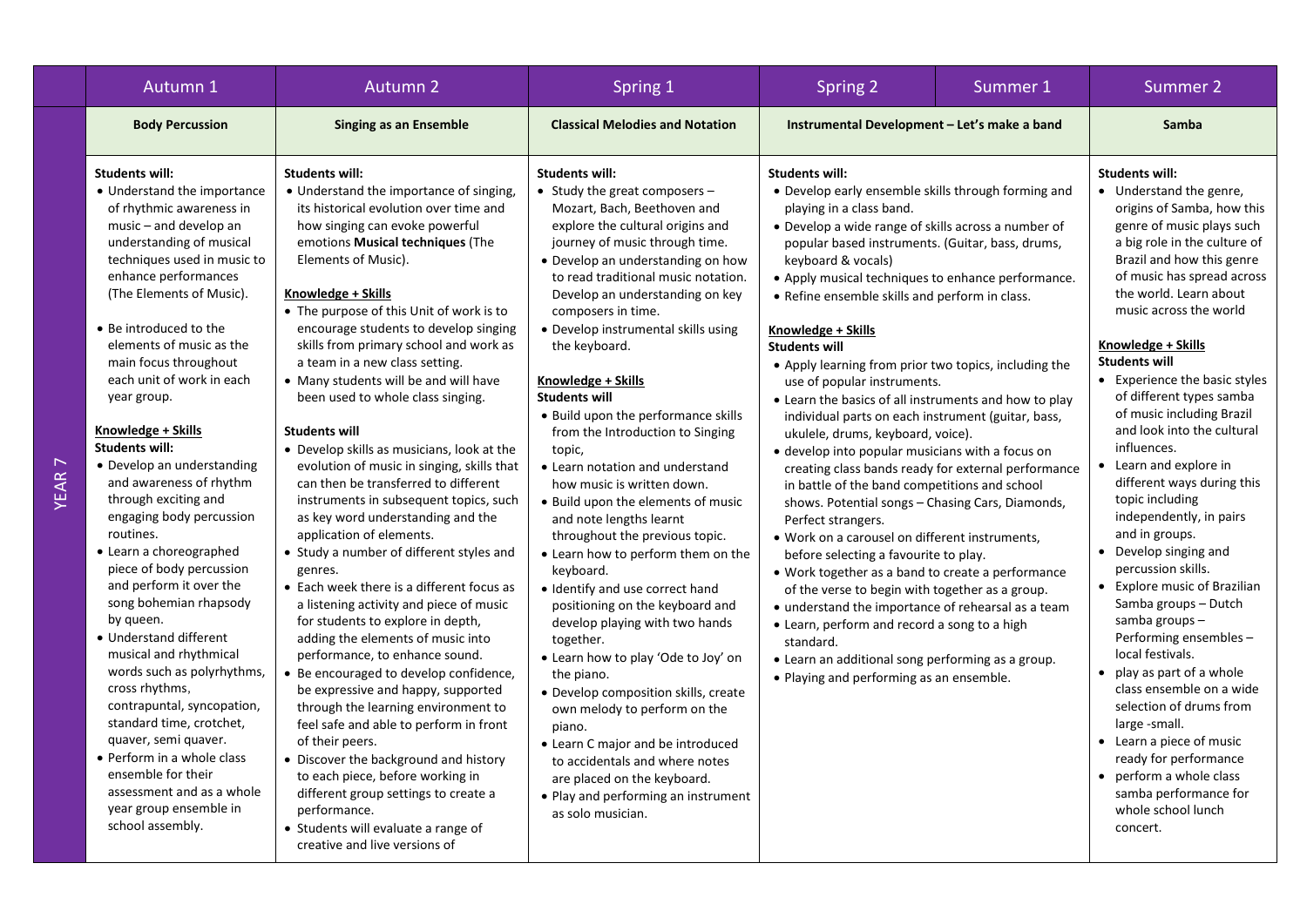|  | performances analysing mood, feelings<br>and emotions.<br>• Perform, as a whole class ensemble<br>with a unique arrangement suited to<br>the class, developing their listening<br>skills, understanding of elements of<br>music and how to apply techniques. |  |  | Perform samba as a<br>parade outside and<br>around the school<br>grounds.<br>Explore and appreciate<br>Brazilian culture and<br>thoroughly have fun! |
|--|--------------------------------------------------------------------------------------------------------------------------------------------------------------------------------------------------------------------------------------------------------------|--|--|------------------------------------------------------------------------------------------------------------------------------------------------------|
|--|--------------------------------------------------------------------------------------------------------------------------------------------------------------------------------------------------------------------------------------------------------------|--|--|------------------------------------------------------------------------------------------------------------------------------------------------------|

**Skills-** Listening skills, instrumental skills, solo performance skills, notation and Reading skills, class ensemble skills

YEAR 8

| The Blues 1950's - 1960's                                                                                                                                                                                                                                                                                                                                                                                                                                                                                                                                                                                                                                                                                                        | Rock and Roll - 1950s - 1960s                                                                                                                                                                                                                                                                                                                                                                                                                                                                                                                                                                                                                                                                                                                                                                                                                                                                                                                                                                                                 | Brit Invasion + Skiffle 1950s - 1960s                                                                                                                                                                                                                                                                                                                                                                                                                                                                                                                                                                                                                                                                                                                                                                                                                                                                                | Reggae 1960s - 1980s                                                                                                                                                                                                                                                                                                                                                                                                                                                                                                                                                                                                                                                                                                       | Soul & Funk 1970s -<br>1980s                                                                                                                                                                                                                                                                                                                                                                                                                                                                                                                                                          | Hip Hop & Rap 1980s - 1990s                                                                                                                                                                                                                                                                                                                                                                                                                                                                                                                                                                                                                                                                                   |
|----------------------------------------------------------------------------------------------------------------------------------------------------------------------------------------------------------------------------------------------------------------------------------------------------------------------------------------------------------------------------------------------------------------------------------------------------------------------------------------------------------------------------------------------------------------------------------------------------------------------------------------------------------------------------------------------------------------------------------|-------------------------------------------------------------------------------------------------------------------------------------------------------------------------------------------------------------------------------------------------------------------------------------------------------------------------------------------------------------------------------------------------------------------------------------------------------------------------------------------------------------------------------------------------------------------------------------------------------------------------------------------------------------------------------------------------------------------------------------------------------------------------------------------------------------------------------------------------------------------------------------------------------------------------------------------------------------------------------------------------------------------------------|----------------------------------------------------------------------------------------------------------------------------------------------------------------------------------------------------------------------------------------------------------------------------------------------------------------------------------------------------------------------------------------------------------------------------------------------------------------------------------------------------------------------------------------------------------------------------------------------------------------------------------------------------------------------------------------------------------------------------------------------------------------------------------------------------------------------------------------------------------------------------------------------------------------------|----------------------------------------------------------------------------------------------------------------------------------------------------------------------------------------------------------------------------------------------------------------------------------------------------------------------------------------------------------------------------------------------------------------------------------------------------------------------------------------------------------------------------------------------------------------------------------------------------------------------------------------------------------------------------------------------------------------------------|---------------------------------------------------------------------------------------------------------------------------------------------------------------------------------------------------------------------------------------------------------------------------------------------------------------------------------------------------------------------------------------------------------------------------------------------------------------------------------------------------------------------------------------------------------------------------------------|---------------------------------------------------------------------------------------------------------------------------------------------------------------------------------------------------------------------------------------------------------------------------------------------------------------------------------------------------------------------------------------------------------------------------------------------------------------------------------------------------------------------------------------------------------------------------------------------------------------------------------------------------------------------------------------------------------------|
| <b>Students will:</b><br>• Understand the genre,<br>origins and development of<br>blues - from the slave trade<br>(field songs) to modern day<br>(Johnny be good).<br>Understand how this genre<br>of music has shaped music<br>as we know it.<br>Knowledge + Skills<br>• Learning builds upon<br>students' learning from<br>Year 7's topics and<br>introduces them to Blues &<br>Jazz and a new structure,<br>12 Bar Blues.<br><b>Students will</b><br>• Learn additional<br>compositional ideas that<br>are based around the initial<br>chord structure. Typical<br>Blues/Jazz features -<br>walking bass line,<br>improvisation and melody.<br>• Be able to sing or perform<br>on an instrument of their<br>choice supporting | <b>Students will</b><br>• Learn the origins of rock and roll and<br>how this genre of music evolved from<br>blues music creating a movement<br>which has a huge impact on society.<br>Knowledge + Skills<br>· This topic builds upon students'<br>learning from unit 1 blues and<br>previous Y7 topics.<br>• It is important that students recognise<br>the importance of genre evolution and<br>understand that because of this, we<br>have the music we listen to and enjoy<br>in today's society<br><b>Students will</b><br>. Develop cultural information relating to<br>the genre and then learn additional<br>performance techniques that are based<br>around the rock and roll movement.<br>• Be introduced to iconic names of the<br>era. The King $-$ Elvis P $-$ Buddy holly,<br>The Beatles. Typical rock and roll<br>features - walking bass line,<br>syncopation improvisation and melody.<br>Introduction of the electric guitar.<br>. The guitar is king Students learn<br>understand and know what this point | <b>Students will</b><br>• Understand the development of<br>this genre and how bands during<br>the brit invasion formed / evolved<br>from rock and roll movement, in<br>turn influenced through the blues.<br>Knowledge + Skills<br>• This topic follows on from both<br>unit 1 and unit 2 and supports<br>understanding of how music has<br>evolved and how modern bands<br>are formed. Bands such as the<br>Beatles.<br>• This builds upon learning from<br>Year 7 introducing a developing<br>movement - Brit invasion and<br>Skiffle shows the genre of music<br>closely linked with Blues & Jazz<br>and Rock and - The Brit Invasion.<br><b>Students will</b><br>• Learn additional arrangement<br>ideas based around the initial<br>chord structure. Typical Blues/Jazz<br>features - walking bass line,<br>improvisation and melody may be<br>present in song selection.<br>• Be provided with a selected song | <b>Students will</b><br>• Understand the genre,<br>origins of Reggae and<br>how this movement has<br>culturally affected society<br>as we know it.<br>• Discuss the<br>misconceptions and<br>stereotypes this genre of<br>music brings with it.<br>Knowledge + Skills<br>• This topic introduces<br>students to music from<br>around the world.<br><b>Students will</b><br>• Learn about Jamaican<br>culture, the religious<br>movement, basic styles of<br>different types of reggae<br>evolved from Jamaica.<br>• Work in different ways,<br>independently, in pairs<br>and in groups.<br>• Develop singing,<br>Instrumental skills and<br>percussion skills.<br>• Explore music of Reggae,<br>ska, rock steady and have | <b>Students will</b><br>• Understand the<br>genre, origins of Soul<br>and Funk, how this<br>music evolved from<br>reggae music, and<br>influenced a new<br>wave in the world of<br>popular music.<br>Knowledge + Skills<br>• This topic continues<br>to explore music<br>from around the<br>world.<br>• Students will<br>experience different<br>types of music soul<br>and funk music.<br>• Understand<br>influences and<br>origins.<br>• Play music in this<br>style by following the<br>key features.<br>• Work independently,<br>in pairs and in<br>groups.<br>• Develop singing, | <b>Students will</b><br>• Understand the genre,<br>origins of HIP HOP & RAP<br>and how this movement<br>has culturally affected<br>society.<br>• Understand how<br>instrumental and<br>recording techniques<br>paved the way for the new<br>age of hip hop and rap<br>today.<br>Knowledge + Skills<br>• This topic introduces<br>pupils to music from USA<br>origin. How USA - New<br>York shaped the way.<br>• How gang culture at the<br>time found a way of<br>connecting to the world to<br>make political statements<br>through music.<br>Experience many different<br>styles of hip hop and rap<br>music from New York and<br>how the genre originated<br>and developed.<br>• Working independently, in |
| compositional<br>development.                                                                                                                                                                                                                                                                                                                                                                                                                                                                                                                                                                                                                                                                                                    | means and its symbolic importance.                                                                                                                                                                                                                                                                                                                                                                                                                                                                                                                                                                                                                                                                                                                                                                                                                                                                                                                                                                                            | to perform – Come together the<br>Beatles.                                                                                                                                                                                                                                                                                                                                                                                                                                                                                                                                                                                                                                                                                                                                                                                                                                                                           | steady focus on reggae<br>icon Bob Marley (Buffalo<br>Soldier / Three little birds.                                                                                                                                                                                                                                                                                                                                                                                                                                                                                                                                                                                                                                        | Instrumental and<br>percussion skills.                                                                                                                                                                                                                                                                                                                                                                                                                                                                                                                                                | pairs and in groups.                                                                                                                                                                                                                                                                                                                                                                                                                                                                                                                                                                                                                                                                                          |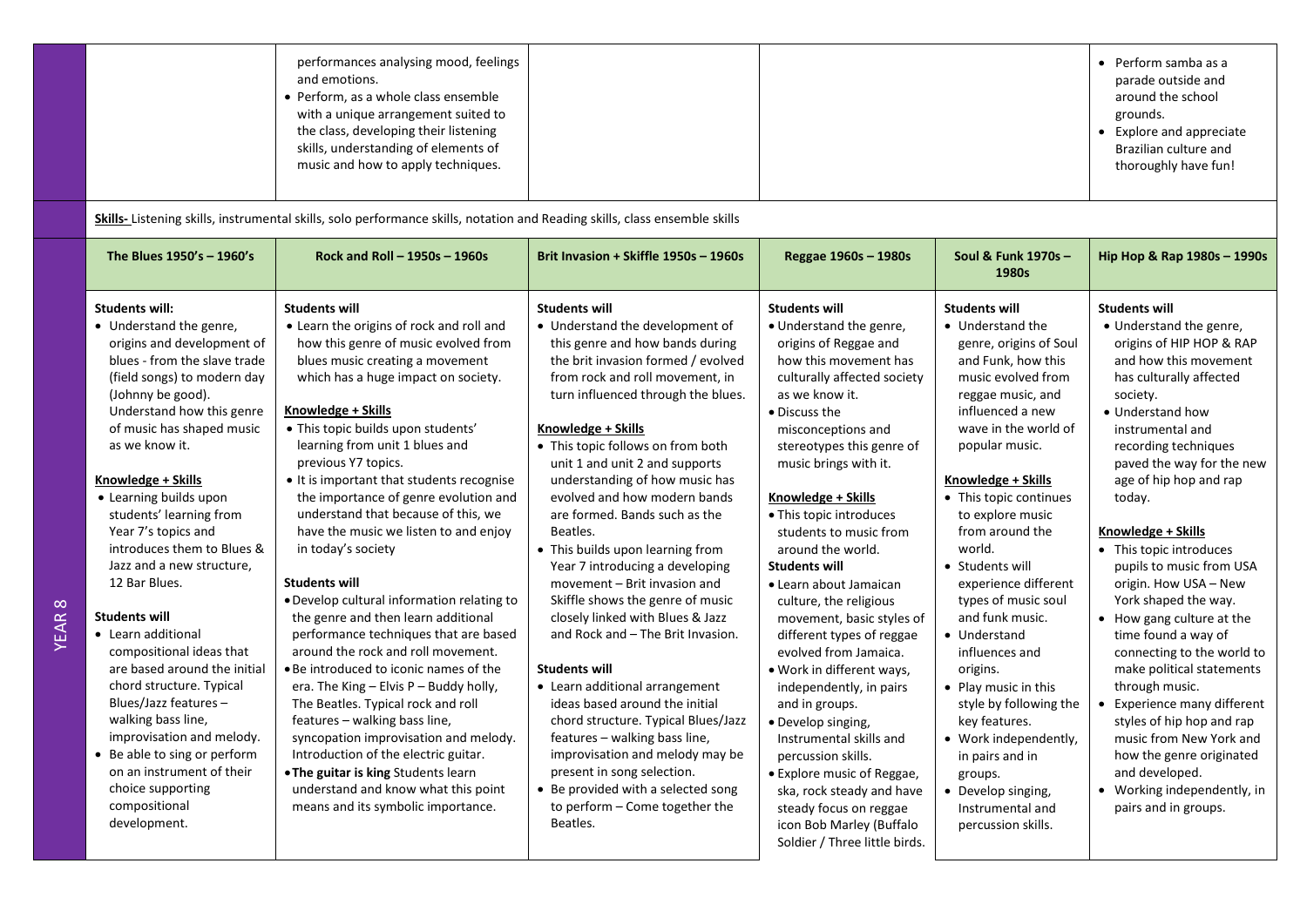| • Explore a range of blues<br>songs of choice as part of<br>differing range of class<br>choices<br>• Compose their own Blues<br>song, in groups, using a<br>variety of different<br>instruments and voices<br>(used in all previous topics<br>from Years 7 & 8) and Blues<br>techniques listed above.                                                                                                                                                                                                                                                                 | • Sing or perform on an instrument of<br>their choice vital to build compositional<br>ideas.<br>• Finally perform a piece of rock and roll<br>music - teacher lead in the selection<br>• Identify similarities in this genre as they<br>did with blues as continued<br>development.<br>• Perform in groups, using a variety of<br>different instruments and voices (used<br>in all previous topics from Years 7 & 8)<br>and Blues techniques listed above.                                                                                                                                                                                                                  | • Be able to sing or perform on an<br>instrument of their choice to<br>develop compositional skills.<br>• Gain deep understanding of the<br>culture at the time and also the<br>natural transition music is<br>beginning to make.                                                                                                                                                                                                                                                                                                                                                                                                   | • Learn skank rhythm and<br>off beat patterns.<br>• Include traditional dialect<br>if possible when<br>performing and singing.<br>· Identify favourite type of<br>reggae music and<br>improve performance<br>ready to perform to the<br>class.                                                                                                                                                                                             | • Explore origins of<br>soul and funk, Cross<br>reference how it has<br>influenced artists<br>from our current<br>generation-<br>• STORMZY - Blinded<br>by your grace.<br>• Pentatonic scale,<br>Rap.<br>• Instrumentation,<br>voice, projection,<br>pronunciation<br>• The final part of this<br>project, will be full<br>performance the<br>selected piece.                                     | • Develop singing,<br>Instrumental skills and<br>percussion skills.<br>• Perform a hip-hop rap<br>performance as a class.                                                                                                                                                                                                                                                                                                                                               |  |  |
|-----------------------------------------------------------------------------------------------------------------------------------------------------------------------------------------------------------------------------------------------------------------------------------------------------------------------------------------------------------------------------------------------------------------------------------------------------------------------------------------------------------------------------------------------------------------------|-----------------------------------------------------------------------------------------------------------------------------------------------------------------------------------------------------------------------------------------------------------------------------------------------------------------------------------------------------------------------------------------------------------------------------------------------------------------------------------------------------------------------------------------------------------------------------------------------------------------------------------------------------------------------------|-------------------------------------------------------------------------------------------------------------------------------------------------------------------------------------------------------------------------------------------------------------------------------------------------------------------------------------------------------------------------------------------------------------------------------------------------------------------------------------------------------------------------------------------------------------------------------------------------------------------------------------|--------------------------------------------------------------------------------------------------------------------------------------------------------------------------------------------------------------------------------------------------------------------------------------------------------------------------------------------------------------------------------------------------------------------------------------------|---------------------------------------------------------------------------------------------------------------------------------------------------------------------------------------------------------------------------------------------------------------------------------------------------------------------------------------------------------------------------------------------------|-------------------------------------------------------------------------------------------------------------------------------------------------------------------------------------------------------------------------------------------------------------------------------------------------------------------------------------------------------------------------------------------------------------------------------------------------------------------------|--|--|
| Skills- Listening skills, instrumental skills, performance skills, Solo development, class ensemble skills                                                                                                                                                                                                                                                                                                                                                                                                                                                            |                                                                                                                                                                                                                                                                                                                                                                                                                                                                                                                                                                                                                                                                             |                                                                                                                                                                                                                                                                                                                                                                                                                                                                                                                                                                                                                                     |                                                                                                                                                                                                                                                                                                                                                                                                                                            |                                                                                                                                                                                                                                                                                                                                                                                                   |                                                                                                                                                                                                                                                                                                                                                                                                                                                                         |  |  |
| Rock Music 1970s - 1980s                                                                                                                                                                                                                                                                                                                                                                                                                                                                                                                                              | Britpop 1990s - 2000s                                                                                                                                                                                                                                                                                                                                                                                                                                                                                                                                                                                                                                                       | <b>Independent Music Development</b><br>$1970s - 2020s$                                                                                                                                                                                                                                                                                                                                                                                                                                                                                                                                                                             | <b>Independent Song Writing</b>                                                                                                                                                                                                                                                                                                                                                                                                            | <b>Film</b><br><b>Music/Compositional</b><br><b>Techniques</b>                                                                                                                                                                                                                                                                                                                                    | <b>Music Sequencing -</b><br><b>Composition</b>                                                                                                                                                                                                                                                                                                                                                                                                                         |  |  |
| <b>Students will:</b><br>• Understand the genre,<br>origins of Rock music and<br>how this movement has<br>culturally affected society.<br>• Explore how this genre<br>paved the way for a<br>contemporary new wave.<br>Knowledge + Skills<br>• This topic applies students'<br>learning from the last 2<br>years of KS3 development.<br>• Students' chronological<br>exploration of evolution of<br>different styles and genres<br>of music provides them a<br>wide breadth of knowledge<br>in relation to<br>characteristics, playing<br>points and different style. | <b>Students will:</b><br>• Understand the genre, origins of<br>Britpop and how this movement has<br>culturally affected society.<br>Knowledge + Skills<br>• This topic focuses primarily on the<br>Britpop movement and Manchester's<br>involvement with the development of<br>this style of music. Focusing on music<br>and bands/artists from the local area<br>will inspire students to think about<br>music in their own local area.<br>Students will:<br>• Look at the different waves of music<br>and bands/artists that feature in both<br>• Listen to a variety of different pieces<br>of music, performing music by some of<br>the more popular/well known artists | <b>Students will:</b><br>· Understand the genre, origins of<br>independent music and how this<br>movement has culturally affected<br>contemporary society.<br>• This topic explores early indie<br>bands as the basis of the evolution<br>of Britpop began.<br>Knowledge + Skills<br>. This topic focuses primarily on the<br>early routes of independent music<br>and a continuation of Britpop<br>movement, including Manchester's<br>involvement with the development<br>of this genre.<br><b>Students will:</b><br>• Focus on music and bands/artists<br>from the local area to inspire<br>students to further explore music in | <b>Students will:</b><br>• Apply instrumental skills<br>and knowledge gained<br>throughout KS3 to<br>develop your own song,<br>either as a soloist or<br>small ensemble.<br>• Respond to studied<br>genres of music.<br>• Demonstrate<br>independence in<br>application of knowledge<br>to form an original piece<br>of music.<br>Knowledge + Skills<br>• This topic combines<br>student's work from the<br>last two topics across<br>Yr9. | <b>Students will:</b><br>• Develop greater of<br>how to read<br>traditional music<br>notation.<br>• Explore how iconic<br>film composers, use<br>musical devises to<br>create effective<br>compositions.<br>• Develop<br>compositional and<br>technical skills<br>specifically related to<br>music software.<br>Knowledge + Skills<br>• This topic, in<br>preparation for KS4,<br>links to music, | <b>Students will:</b><br>• Develop an understanding<br>on how to use music<br>software and how music<br>software can manipulate<br>sounds through use of<br>effects and automations.<br>Knowledge + Skills<br><b>Students will</b><br>• Have spent some time<br>exploring music<br>sequencing techniques in<br>the previous unit, creating<br>short pieces.<br>• Design a presentation on<br>how they created<br>sequenced pieces of music<br>and a presentation on how |  |  |

YEAR 9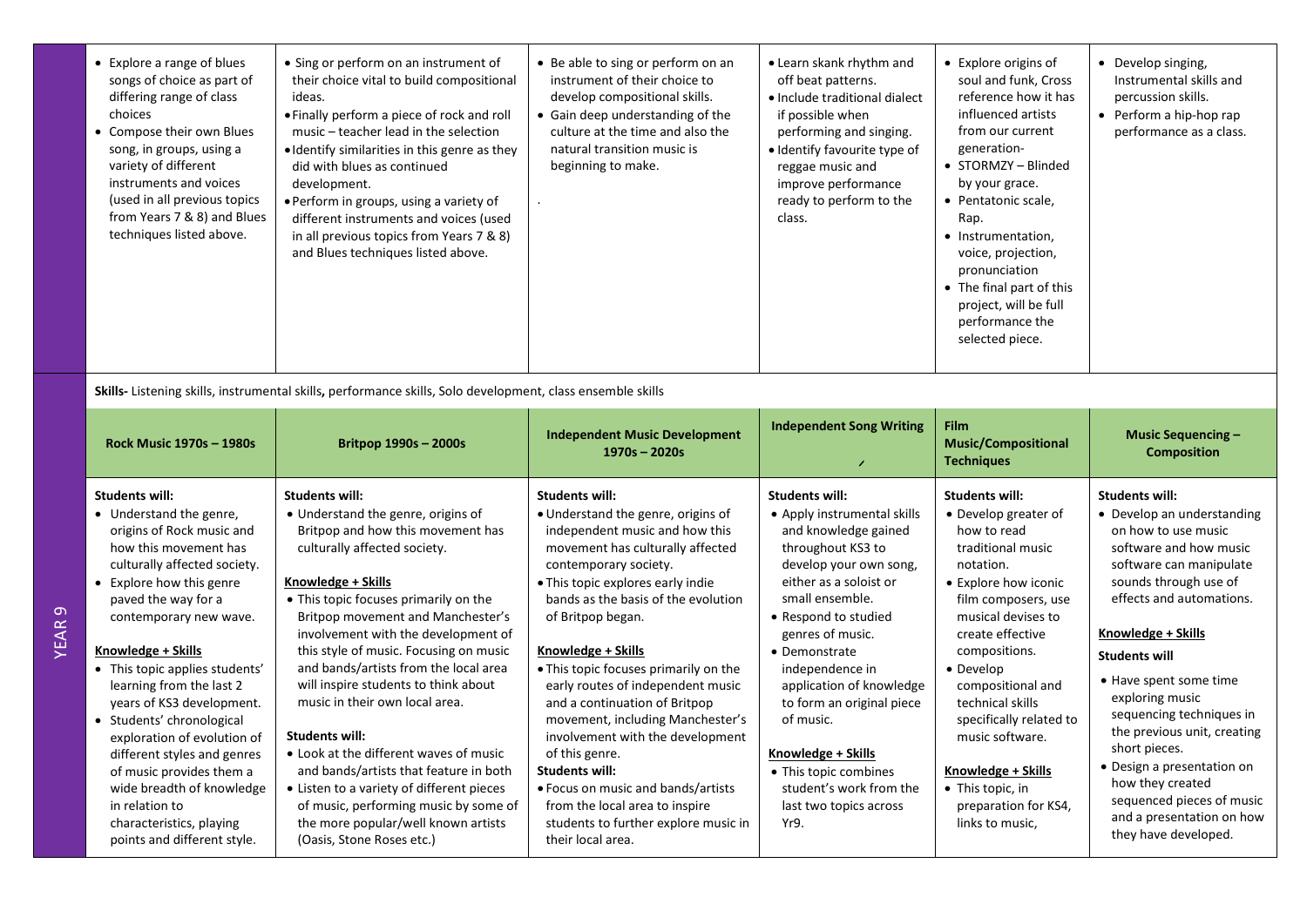| - |  |
|---|--|
| ÷ |  |
| m |  |
| ⊲ |  |
| ш |  |
|   |  |

- In this unit of work, Students will form a band. The band formed is a development of one of the different styles of music covered throughout KS3. Students will then work to create promotional material to advertise a promote their very own band. From making a cd consisting of tracks made in the band, merchandise, posters, logos, radio adverts.
- Skills Individual performance development work on ensemble performances stylistic to your band in prep for unit 2 assignment brief.
- In this unit of work, students will develop compositional skills and work to a brief. Pupils will be set real life scenarios of composition and will understand how this unit of work can link to career opportunities. • Students will create four detailed and contrasting musical ideas in response to a
- compositional brief that could form the basis for a composition, showing the imaginative and appropriate application of least two different starting points.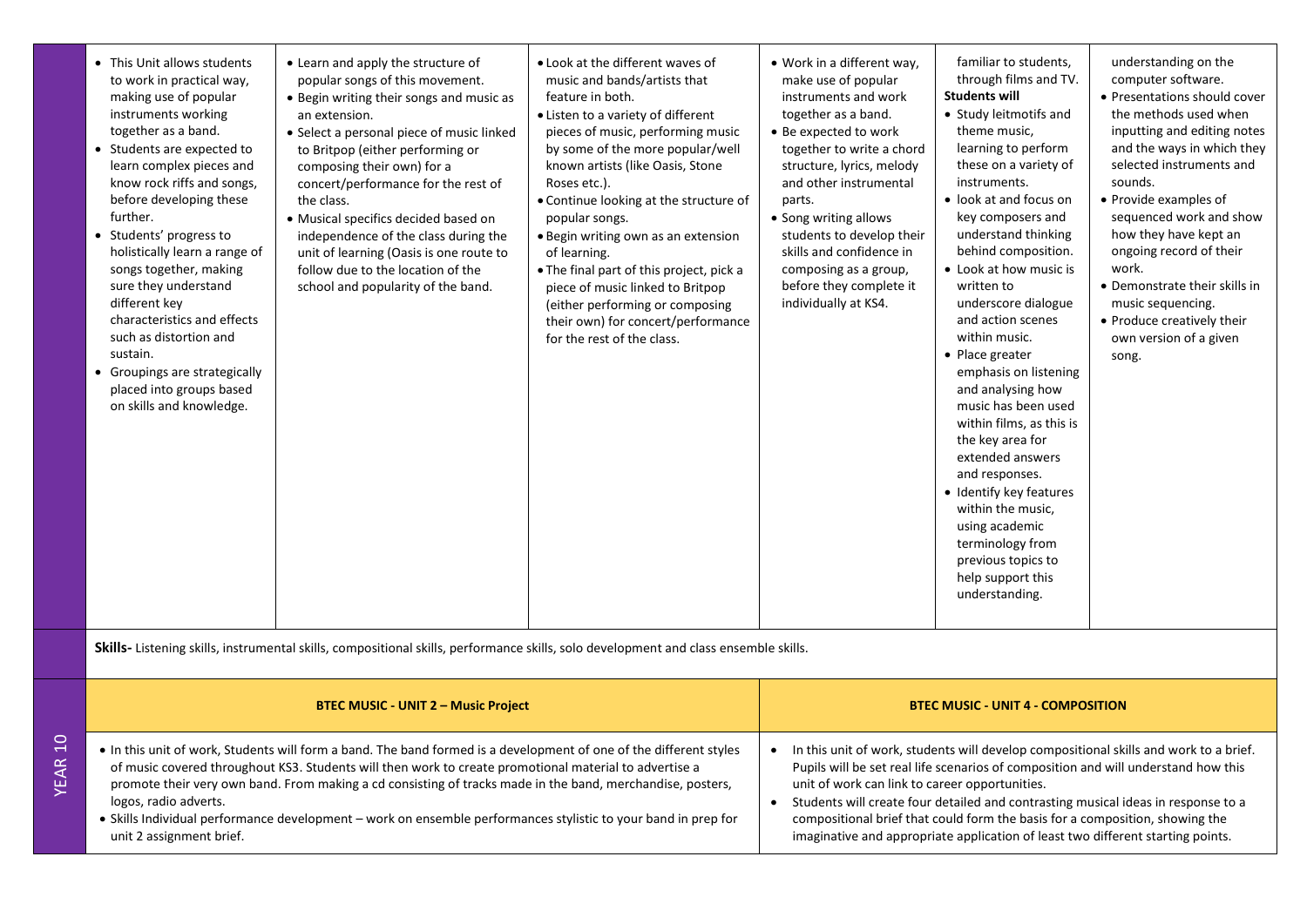### **Students will:**

- Demonstrate a sustained and effective input into the development and delivery of a music product, making a significant contribution to the success of the work.
- Create promotional material appropriate to the product that communicates essential information to the target audience.
- Explain the strengths and weaknesses of the product, justifying conclusions, with reference to the management process.

### **Unit introduction**

- The survival of the music industry depends on its ability to evolve and be innovative with the products created. Live performance has always been a key part of the music industry, while online delivery of recorded music has taken over from CD sales.
- This unit will enable students to manage the planning, delivery and promotion of a live concert, recording, or other music product. The success of your music product will rely heavily on the planning and development process. It is important that different types of audience are understood and successful promotion is able to effectively engage these audiences. Your research should introduce you to elements of industry practice. You will work in a defined role to apply the specialist skills, knowledge and understanding required for the aspect of the work for which you are responsible. For example, you could be a performer in a live concert or on a recording (either traditionally or performing with technology such as DJing), or you could be taking on the technical role of producing recordings or online product.
- Whichever role you take; you must demonstrate appropriate planning skills for the creation of your product. Your planning will lead to the final delivery of your product and its presentation to others. You will be required to work with others as well as achieving your personal goals, ensuring the product reflects your work and the qualities you show.
- The music industry requires teamwork at all levels of operation and you must support others to achieve to their full potential. Your work will also include the promotion of the music product, reflecting the fact that the industry does not depend purely on what happens on stage, but also on what happens in the market place, in retail and in audience generation and engagement.
- Demonstrate skilful selection and effective use of melodic and harmonic techniques to develop two contrasting musical ideas into more extended compositional drafts, showing imagination and flair.
- Demonstrate skilful selection and use of appropriate structures to effectively develop one compositional draft into a completed composition, showing imagination, style and flair as appropriate given the brief.
- At the end of this unit of work, students will present musical ideas in an appropriate format with clarity, accuracy and attention to detail.

### **Unit introduction**

- Have you ever wondered who writes the music that surrounds us? Music is everywhere, written every day to be used in TV, film and advertising, as well as for pleasure and for profit. Being a composer in the 21st century is about being able to respond quickly and appropriately to briefs – and in a market place of intense competition, coming up with an appropriate composition on a short timescale is vital.
- This unit will require you to develop a portfolio of ideas, some of which will be developed, and one of which will be completed.
- You will discover a range of compositional techniques and produce contrasting musical ideas to develop your compositional expertise. An idea might take the form of a short melodic motif, a chord progression or a rhythmic idea. Ideas can be short or long – you will consider the different ways in which these ideas could form the basis for a complete piece of music.
- You will be introduced to ways to extend, develop and shape music that suits different situations. Briefs will be used to present you with real-life compositional challenges that may require the composition of a very short piece, e.g. for a 20 second TV advert, or a more extended composition, e.g. for a film scene. Above all, this unit is about the creation of music in the here and now. You will be encouraged to find your own creative routes through the compositional process and ultimately begin to develop your own creative voice.

### **BTEC MUSIC - UNIT 1 - Exam BTEC MUSIC - Unit 7 – MUSIC Sequencing The music industry – External examination**  Students will learn all about the different jobs in the music industry. **Students will:** • Explain the features of music sequencing techniques in relation to note input and

- **Unit introduction**
- The music industry may appear to be led and dominated by just a few massive multi-national companies, and all-powerful impresarios who hold careers and contracts in the palm of their hand. But that is only half of the picture. The music industry relies on countless individuals, small industries, partnerships, local agencies and promoters who make the world of music a true industry. It includes different types of performance venue, organisations that create music products such as recordings or live shows, companies whose work involves arts administration (such as funding bodies) and businesses providing services such as transport and equipment hire.
- editing and the use of effects and their potential applications.
- Select and apply sequencing techniques in the production of a piece of music, with attention to detail and musicality.
- Select and apply mixing techniques that enhance the final mix.

### **Unit introduction**

• Unit introduction Digital technology is a huge part of the music that surrounds us in the 21st century. In this unit, you will be using sequencing software packages to create music in response to a realistic, music-industry-led brief. You will learn how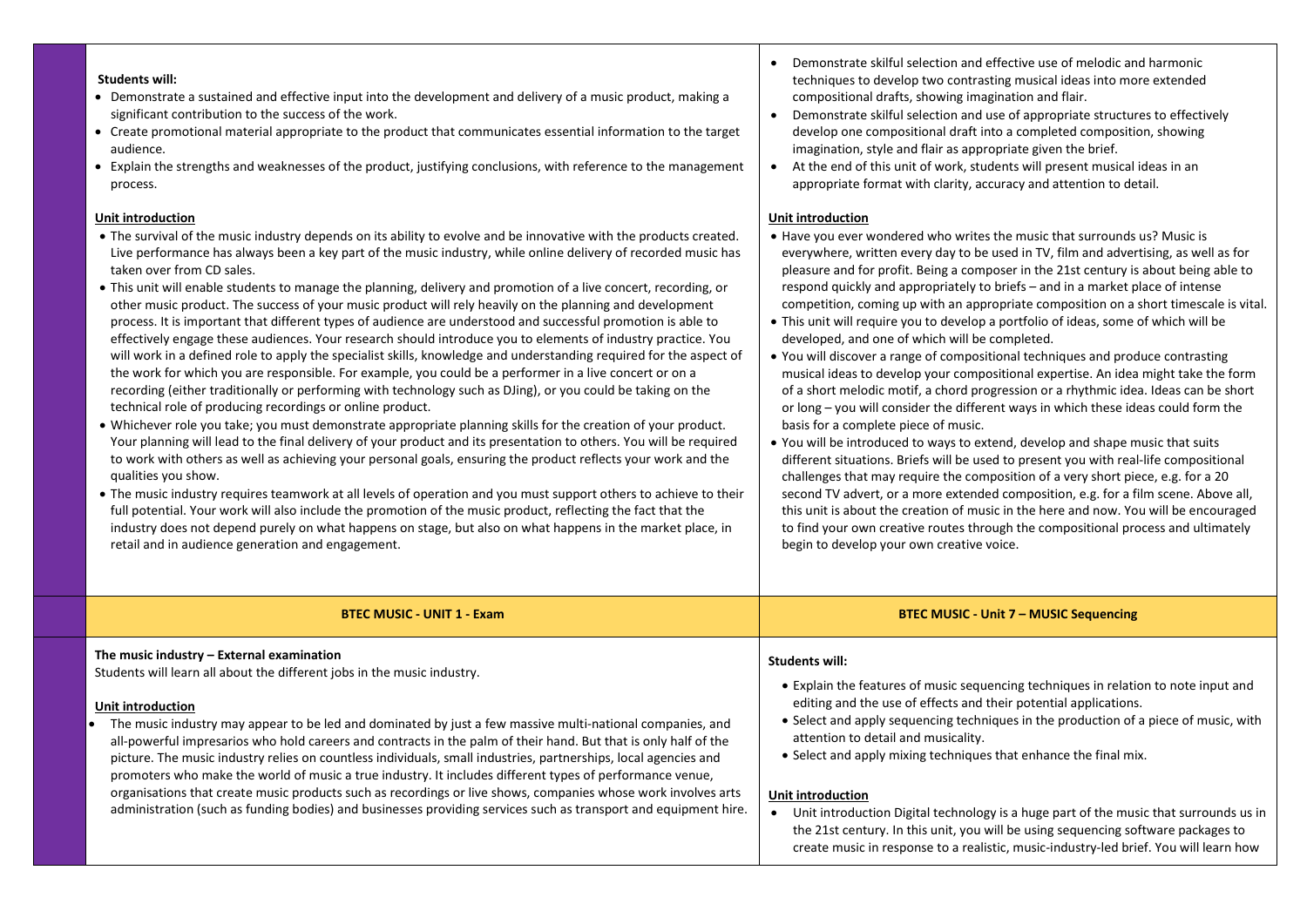- This unit will allow you to gain a good understanding of the scope of the music industry with a view to getting work in and using the organisations that exist. You will investigate music organisations to find out about the work they do and how they relate to and rely on one another.
- You will also be given the opportunity to find out about the people who work in these organisations, from performers to people who work in technical, production and administrative roles. If you wish to work in the music sector or intend to progress to higher qualification levels, you will need to understand the various business practices within the industry and the range of job opportunities that exist. You will also need to understand how the industry operates for the individual entrepreneurs, sole traders, partnerships and small organisations that predominate. This unit aims to help you gain awareness and the underpinning knowledge of the structure of the music industry, it's working practices and opportunities.

### **Students will:**

- Create four detailed and contrasting musical ideas in response to a compositional brief that could form the basis for a composition, showing the imaginative and appropriate application of least two different starting points.
- Demonstrate skilful selection and effective use of melodic and harmonic techniques to develop two contrasting musical ideas into more extended compositional drafts, showing imagination and flair.
- Demonstrate skilful selection and use of appropriate structures to effectively develop one compositional draft into a completed composition, showing imagination, style and flair as appropriate given the brief.
- Present musical ideas in an appropriate format with clarity, accuracy and attention to detail.

### **Unit introduction**

- Have you ever wondered who writes the music that surrounds us? Music is everywhere, written every day to be used in TV, film and advertising, as well as for pleasure and for profit. Being a composer in the 21st century is about being able to respond quickly and appropriately to briefs – and in a market place of intense competition, coming up with an appropriate composition on a short timescale is vital. This unit will require you to develop a portfolio of ideas, some of which will be developed, and one of which will be completed.
- You will discover a range of compositional techniques and produce contrasting musical ideas to develop your compositional expertise. An idea might take the form of a short melodic motif, a chord progression or a rhythmic idea. Ideas can be short or long – you will consider the different ways in which these ideas could form the basis for a complete piece of music.
- You will be introduced to ways to extend, develop and shape music that suits different situations. Briefs will be used to present you with real-life compositional challenges that may require the composition of a very short piece, e.g. for a 20 second TV advert, or a more extended composition, e.g. for a film scene. Above all, this unit is about the creation of music in the here and now.
- You will be encouraged to find your own creative routes through the compositional process and ultimately begin to develop your own creative voice.

to create music using a variety of sources, including loops and software instruments.

- You will edit your music by the application of different processes such as quantisation, looping and note editing, and enhance the sound by the addition of appropriate plug-in effects such as reverb, delay and distortion. You will then learn how to create a final mix that will become a completed audio file.
- As you learn through experiencing and using the software, you will gain an understanding of the roles of different software tools, leading to the production of music that uses the full functionality of the software available.
- You will use your knowledge to create either original music or a creative arrangement of music already written by others.

### **BTEC MUSIC - UNIT 4 – COMPOSITION + Unit 1 BTEC MUSIC - UNIT 7 – MUSIC SEQUENCING + Unit 1**

### **Students will:**

- Explain the features of music sequencing techniques in relation to note input and editing and the use of effects and their potential applications.
- Select and apply sequencing techniques in the production of a piece of music, with attention to detail and musicality.
- Select and apply mixing techniques that enhance the final mix.

### **Unit introduction**

- Digital technology is a huge part of the music that surrounds us in the 21st century. In this unit, you will be using sequencing software packages to create music in response to a realistic, music-industry-led brief. You will learn how to create music using a variety of sources, including loops and software instruments.
- You will edit your music by the application of different processes such as quantisation, looping and note editing, and enhance the sound by the addition of appropriate plug-in effects such as reverb, delay and distortion. You will then learn how to create a final mix that will become a completed audio file. As you learn through experiencing and using the software, you will gain an understanding of the roles of different software tools, leading to the production of music that uses the full functionality of the software available.
- You will use your knowledge to create either original music or a creative arrangement of music already written by others. Explain the features of music sequencing techniques in relation to note input and editing and the use of effects and their potential applications.
- You will select and apply sequencing techniques in the production of a piece of music, with attention to detail and musicality.
- You will select and apply mixing techniques that enhance the final mix.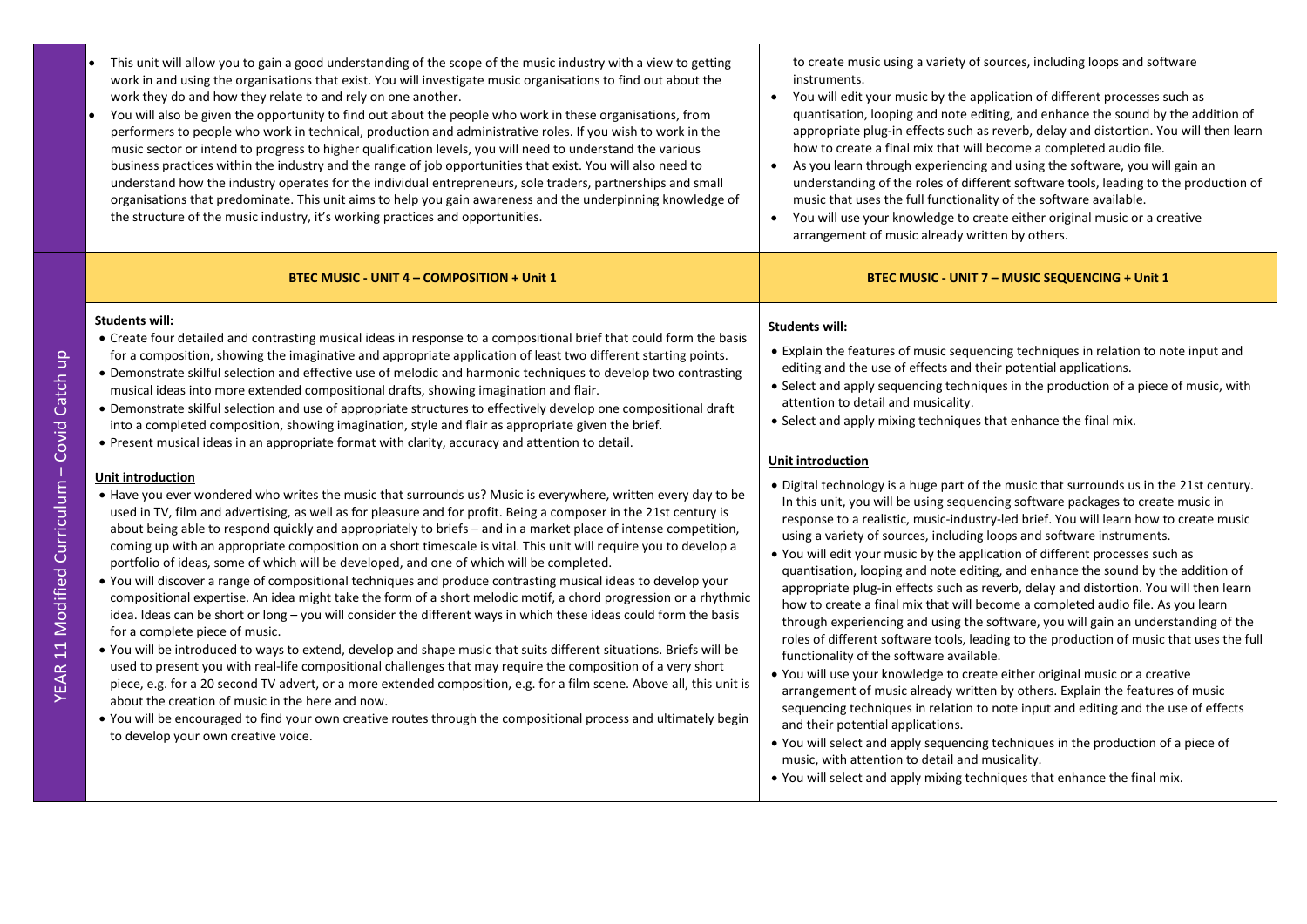**National Curriculum – Music**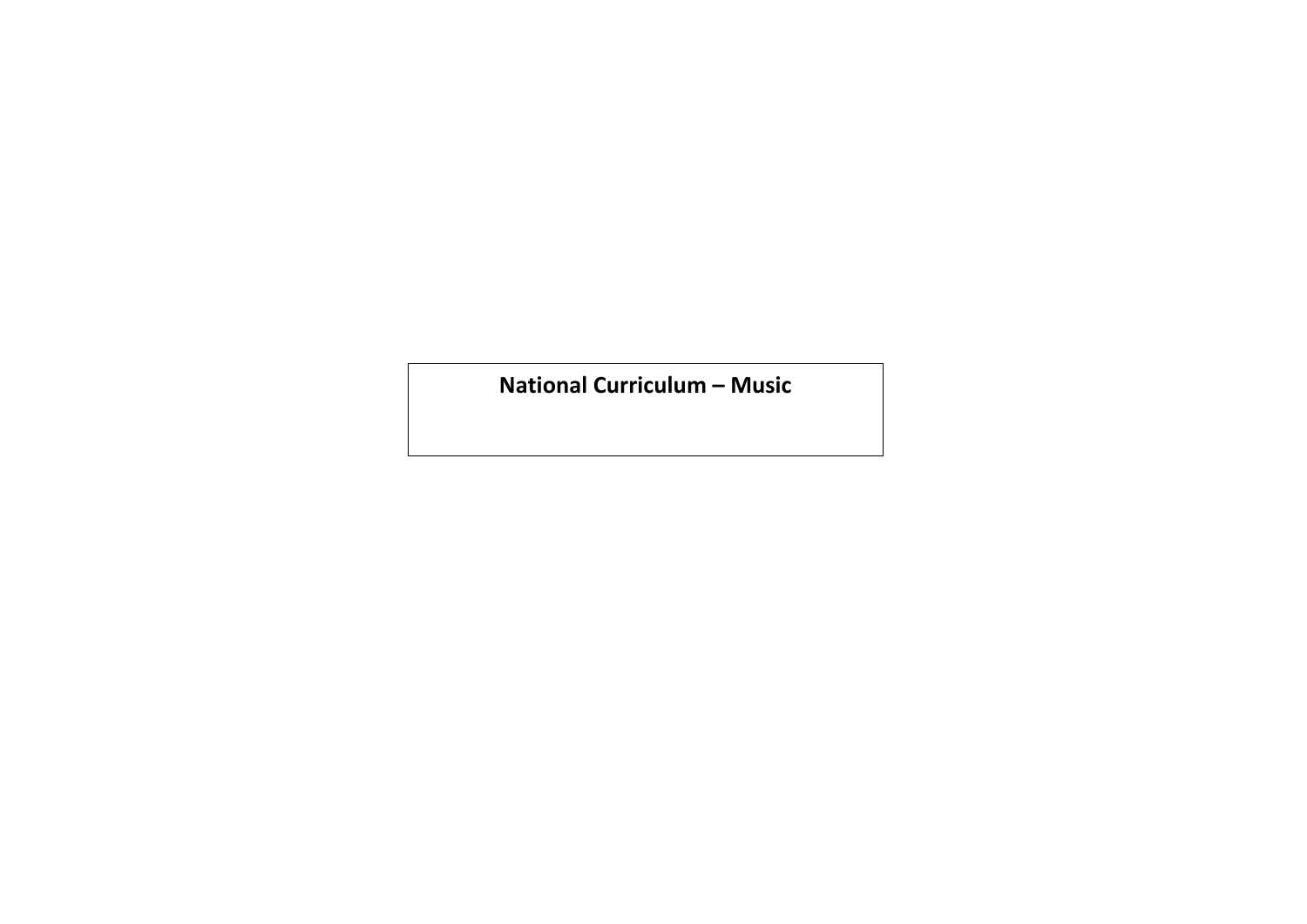戀 Department for Education

# **Music programmes of study:** key stage 3

## **National curriculum in England**

### **Purpose of study**

Music is a universal language that embodies one of the highest forms of creativity. A highquality music education should engage and inspire pupils to develop a love of music and their talent as musicians, and so increase their self-confidence, creativity and sense of achievement. As pupils progress, they should develop a critical engagement with music, allowing them to compose, and to listen with discrimination to the best in the musical canon

### **Aims**

The national curriculum for music aims to ensure that all pupils:

- perform, listen to, review and evaluate music across a range of historical periods, genres, styles and traditions, including the works of the great composers and musicians
- . learn to sing and to use their voices, to create and compose music on their own and with others, have the opportunity to learn a musical instrument, use technology appropriately and have the opportunity to progress to the next level of musical excellence
- " understand and explore how music is created, produced and communicated, including through the inter-related dimensions: pitch, duration, dynamics, tempo, timbre, texture, structure and appropriate musical notations.

### **Attainment targets**

By the end of key stage 3, pupils are expected to know, apply and understand the matters, skills and processes specified in the programme of study.

### Music - key stage 3

### **Subject content**

### Key stage 3

Pupils should build on their previous knowledge and skills through performing, composing and listening. They should develop their vocal and/or instrumental fluency, accuracy and expressiveness: and understand musical structures, styles, genres and traditions. identifying the expressive use of musical dimensions. They should listen with increasing discrimination and awareness to inform their practice as musicians. They should use technologies appropriately and appreciate and understand a wide range of musical contexts and styles.

### Pupils should be taught to:

- . play and perform confidently in a range of solo and ensemble contexts using their voice, playing instruments musically, fluently and with accuracy and expression
- . improvise and compose; and extend and develop musical ideas by drawing on a range of musical structures, styles, genres and traditions
- " use staff and other relevant notations appropriately and accurately in a range of musical styles, genres and traditions
- identify and use the inter-related dimensions of music expressively and with increasing sophistication, including use of tonalities, different types of scales and other musical devices
- . listen with increasing discrimination to a wide range of music from great composers and musicians
- develop a deepening understanding of the music that they perform and to which they listen, and its history.

### C Crown copyright 2013

You may re-use this information (excluding logos) free of charge in any format or medium, under the terms of the Open Government Licence. To view this licence, visit www.nationalarchives.gov.uk/doc/opengovernment-licence/ or email: psi@nationalarchives.gsi.gov.uk.

Reference: DFE-00187-2013